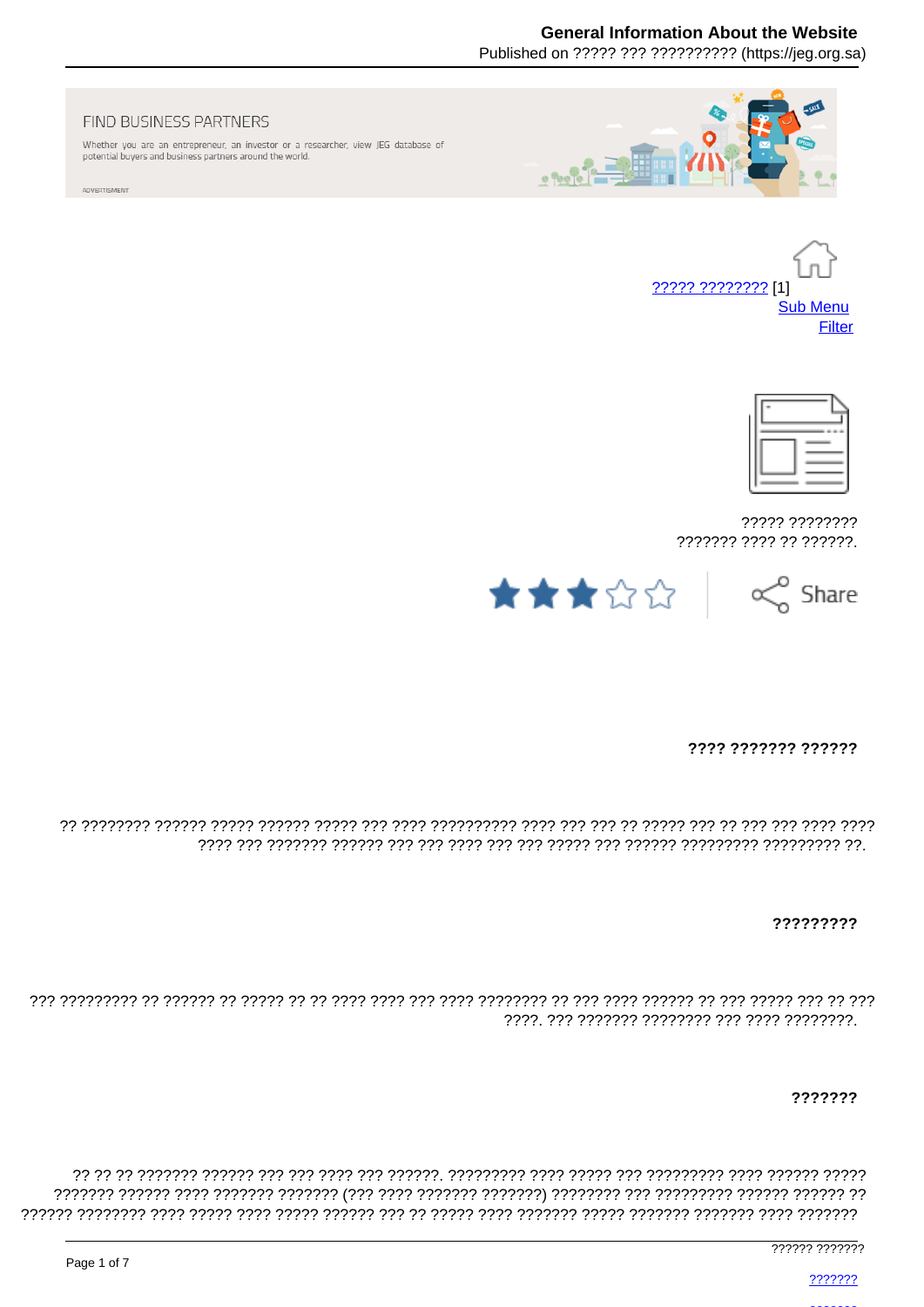דרדרדרדר דרדרדרד רדרדרד רדר דרדה דרדרדר דרדרד דרדרד רד רדרדר דרדרדר דרד רדרד רדרד דרדרדר דרדרדרד דרדרדר דרדר 77777 77 77 77 7777777 7777777

7777777 7777777

### ????????? ?????????

<u>ודרכבר בכך ברקבר בכך הכך המכור ברכבר בכך הכך בכך בכך כך בכך בכך הכרכבר בכך בכרכב בכרכב בכרכב בכרכב בכרכבר בכ</u> דרדרד רד דרדר דרדר רדר רד רד רדרדרדר דרדרדר דרדרד דרדרד דרדרדר רדר דרדר דרדר דרדרד דרדרדר דרדרדר דרדרדר דרדר

### ???? ?????? ??????? ??????:

?/?? ?? ??? ????.

????? ???? ?????? ?? ??????.

רורורך רברכבר ברורכב המוליל להליל להליל להליל להליל להליל להליל להליל להליל להליל ל

777777 7777 7777777 777777 777 777 777.

### ??????????:

777777 7777777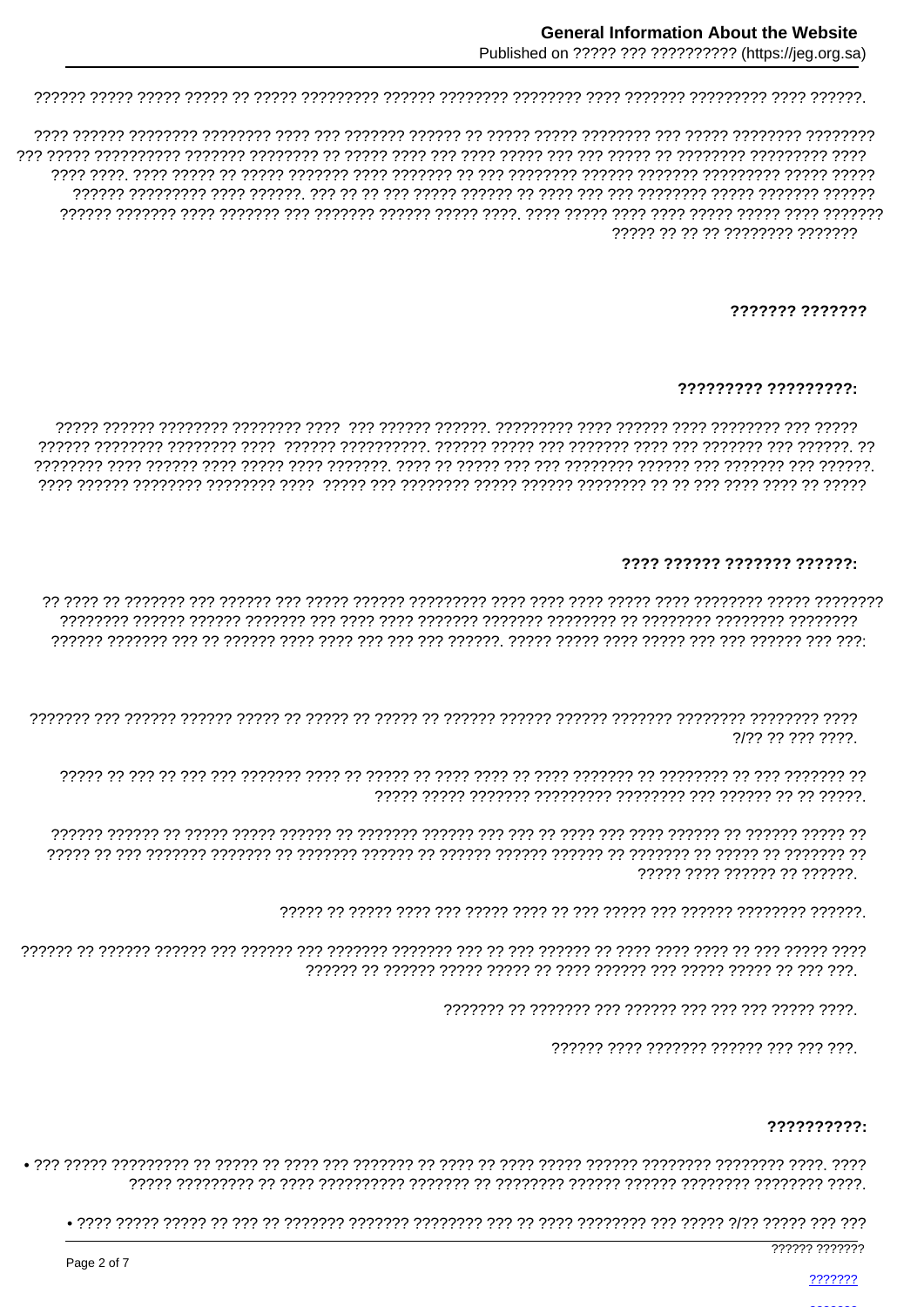777777777

• 2001 061-01210 107 10810 10910 10920 1092010 1092010 1092010 1092010 1092010 1092010 1092010 10920 10920 109 ???? ????????.

## 7777 7777777 7777777

רר רררררר רררררר ררר רר רררכולי ררוב ררוב רררובררך רררוברר רררכוב ררך ררך ררוב ררך רך ר ררוב ררכובררך רררובררך 

77777 777777777 77777777 7777777 7777.

777777

# 

7777 777 777777

### ?????????:

777777 777777

???????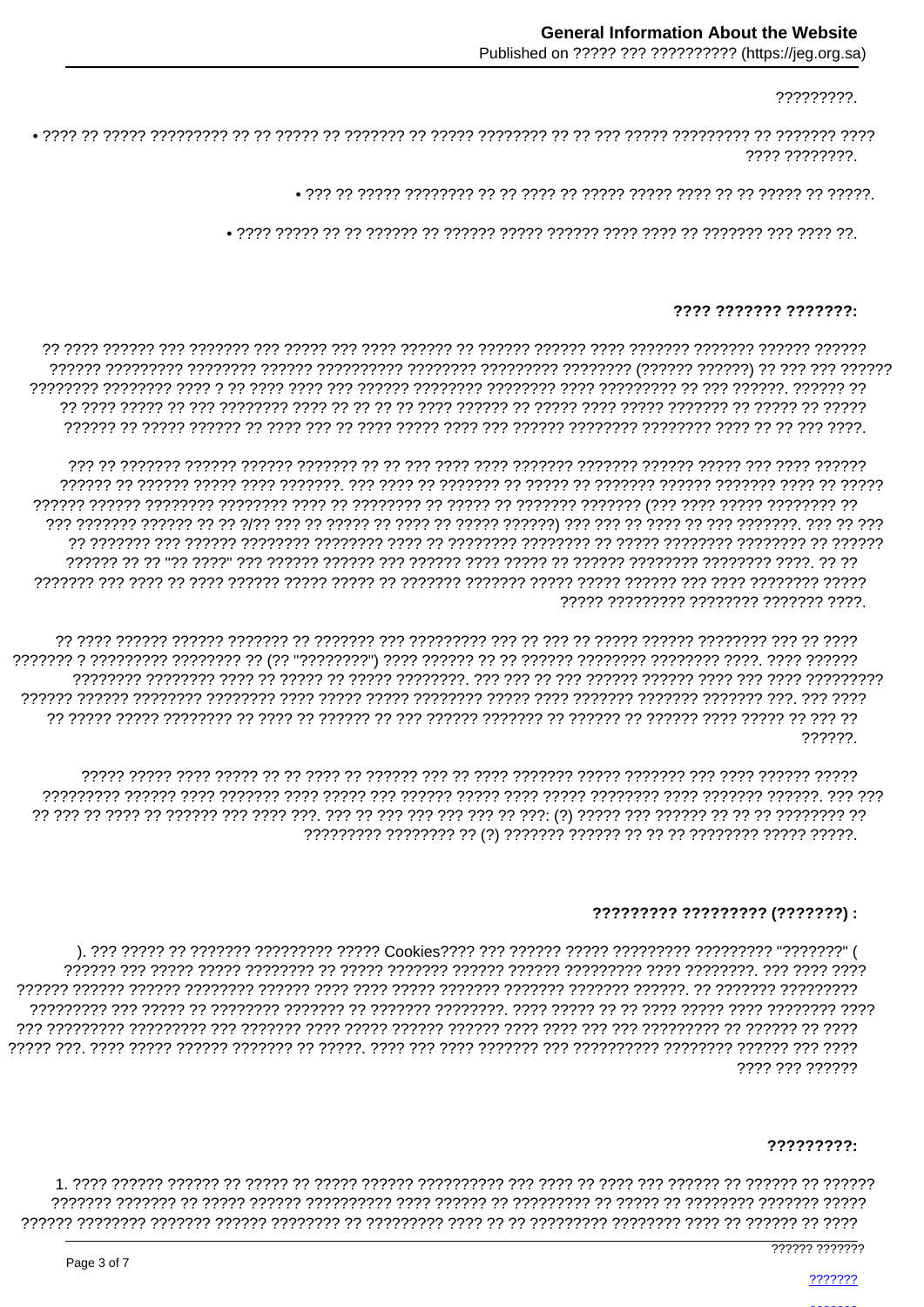????????

 $222222222$ 

רדר דרך דר דרך דרך דרך דרך דר דרדרדרך דר דרך דרדר דרדרך דרדר דר

## $22222222222222$

222222

 $\bullet$  77 בריך דר לקבוצה המונדר להוויד המונדר בר המונדר המונדר המונדר המונדר המונדר המונדר המונדר המונדר המונדר המ 

### ????? ????

#### ????? ?????????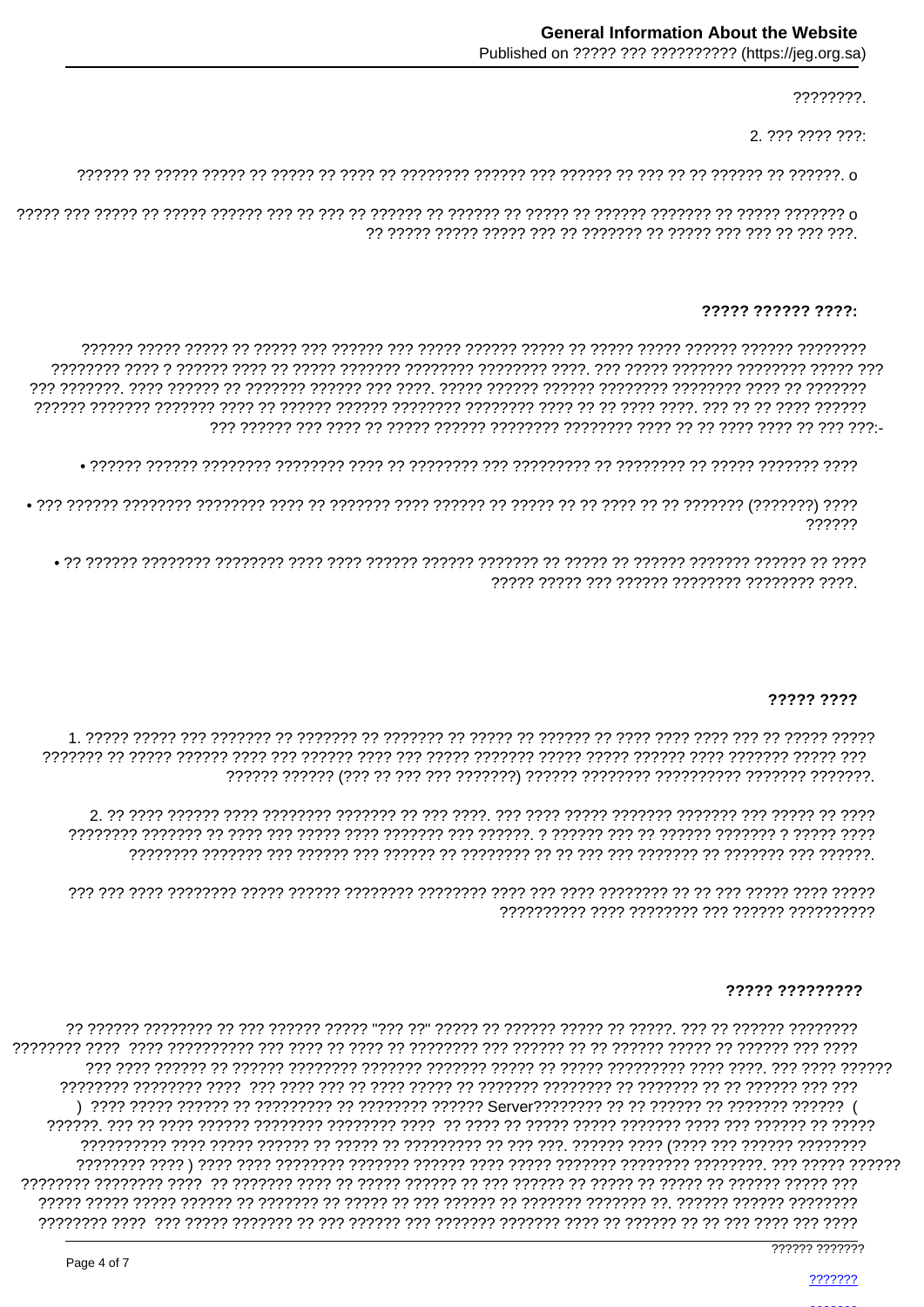????? ????.

?????

????? ?? ???? ?????

<u> ??? ?????</u>

?????????

???? C2C (?????)

??????? ??????? ?????????

???????

???? ??????? (?????)

????? ???????

???????

<u> ???? ????? ????????? ??????</u>?

???????? ?????????

????????? (????? )

????? ????????

?????? ????????

????????

???? ???? ??? (????? )

?????? ???????

???? ???????

?????

<u> ????? ?????? ????? ????? ????</u>

22222 2222 2222222

77777 777777 777777 7777777

77777 777777777 77777777

77777 77777 77777777

777777 7777777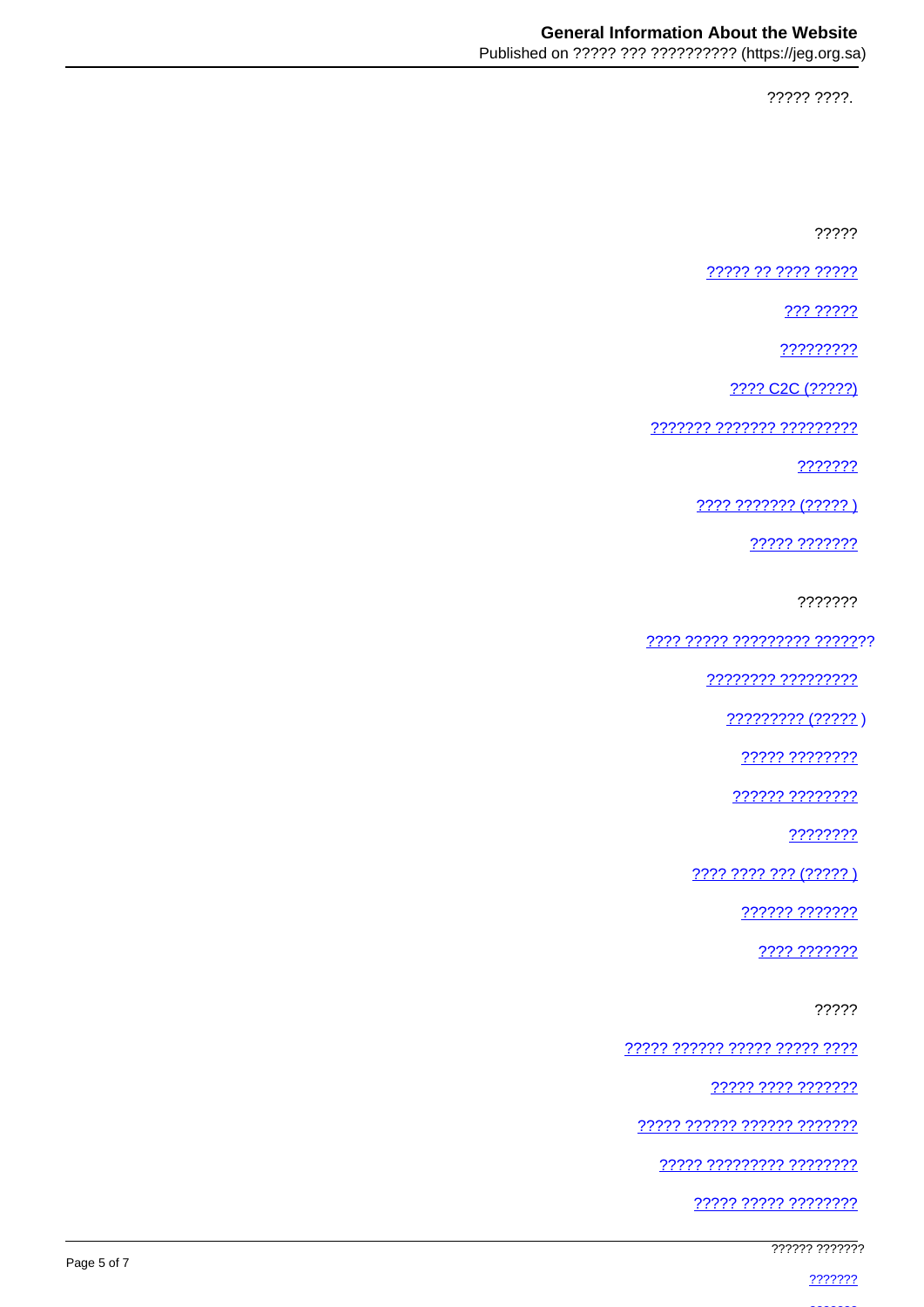Published on ????? ??? ?????????? (https://jeg.org.sa)

77777 777777777 7777777

77777 77777777 7777777

?????

???? ?????

???? ???

?????

<u> ??????? ??????????</u>

????????? ???????????

222222 2222222

22222 22222222

?????? ????????

????? ?????

????? ???????

?????? ?????????

??????

English

???????

?? ???????

22.222

???????

???????

22222 22222222

?????? ????????

???? ?????????

|             | ?????? ??????? |
|-------------|----------------|
| Page 6 of 7 |                |
|             | 2222222        |
|             |                |